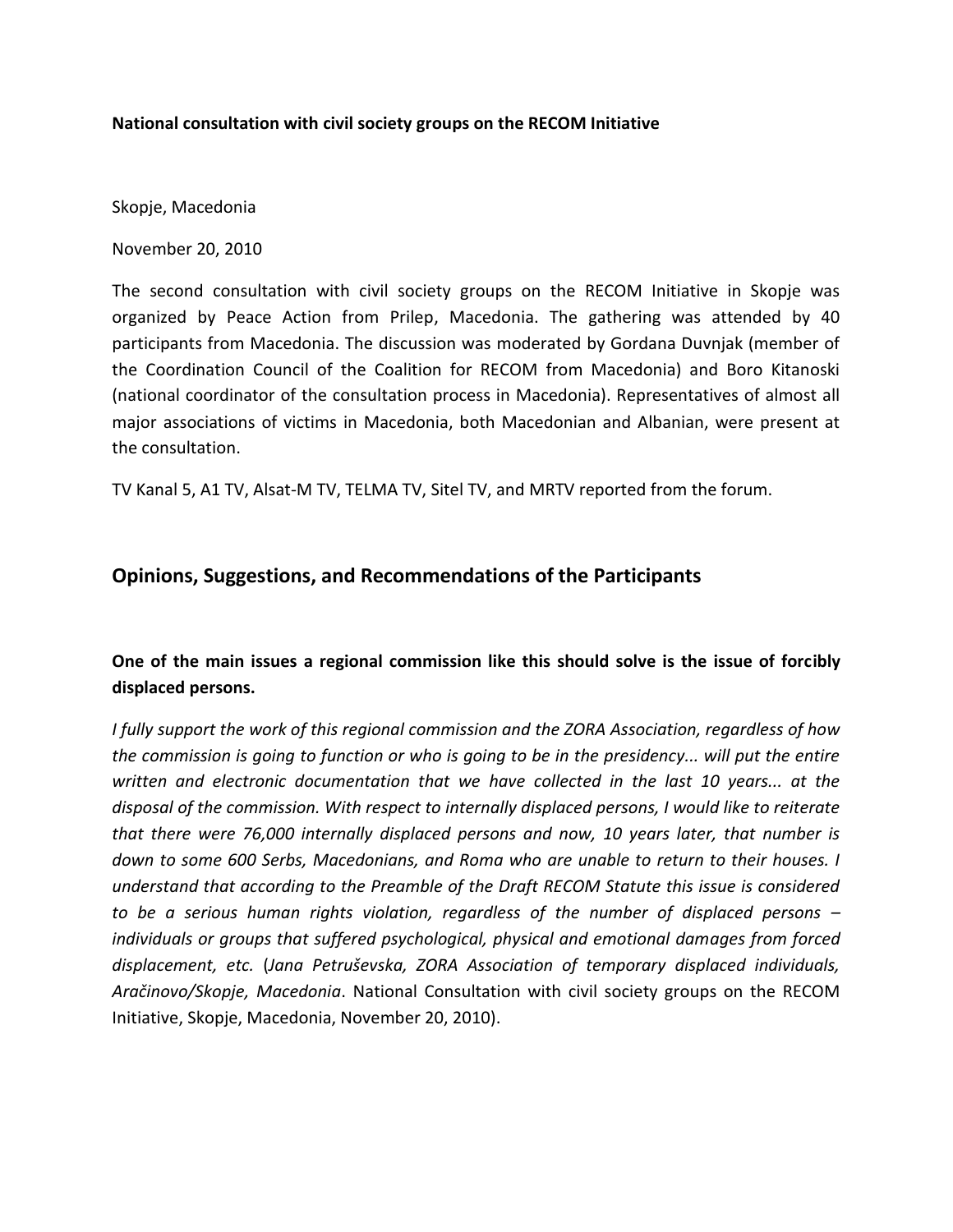**The mandate or RECOM should include the war and conflict related events from the period after 2001.**

*In part IV of the mandate, the Goals and the Assignments of the Commission, Article 12, it states there that the period from January 1, 1991 until December 31, 2001 will be investigated. I don't know who and why chose those dates, but I want to remind you that a person who returned home after being displaced was killed in Aračinovo in 2001 and in 2007 24 houses belonging to ethnic Macedonians were burned to the ground. Also in Aračinovo, 50 or so houses were robbed, and 80% of the houses were sold at way below market value. So, this means that in December 2001 the crisis was not over for those forcefully displaced from Aračinovo, Matejče, Lipkovo, and so on.* (*Jana Petruševska, ZORA Association of temporary displaced individuals, Aračinovo/Skopje, Macedonia*. National consultation with civil society groups on the RECOM Initiative, Skopje, Macedonia, November 20, 2010).

*The next important thing is to make a note of the fact that some individuals became victims at the time of the Ohrid negotiations and some became victims after the Ohrid negotiations. I support those who think that the facts need to be investigated. I was a military commander myself, and for the life of me I cannot understand why the conflict happened.* (*Ilija Nikolovski, Association of veterans for defence and security of the Republic of Macedonia, Skopje, Macedonia*. National consultation with civil society groups on the RECOM Initiative, Skopje, Macedonia, November 20, 2010).

# **RECOM should not prevent former members of security agencies from becoming members of the commission.**

*… I would personally like to say that I think it is contradictory to prevent former members of security agencies from becoming members of the commission. Some members of security agencies were honest individuals, fostering high moral standards and I think that this exclusion is an injustice to them.* (*Strašo Gligorov, Dostojanstvo Association of Veterans, Skopje, Macedonia*. National Consultation with civil society groups on the RECOM Initiative, Skopje, Macedonia, November 20, 2010).

**Even if RECOM decides to define the causes (of the war), it does not mean that war crimes are justifiable.**